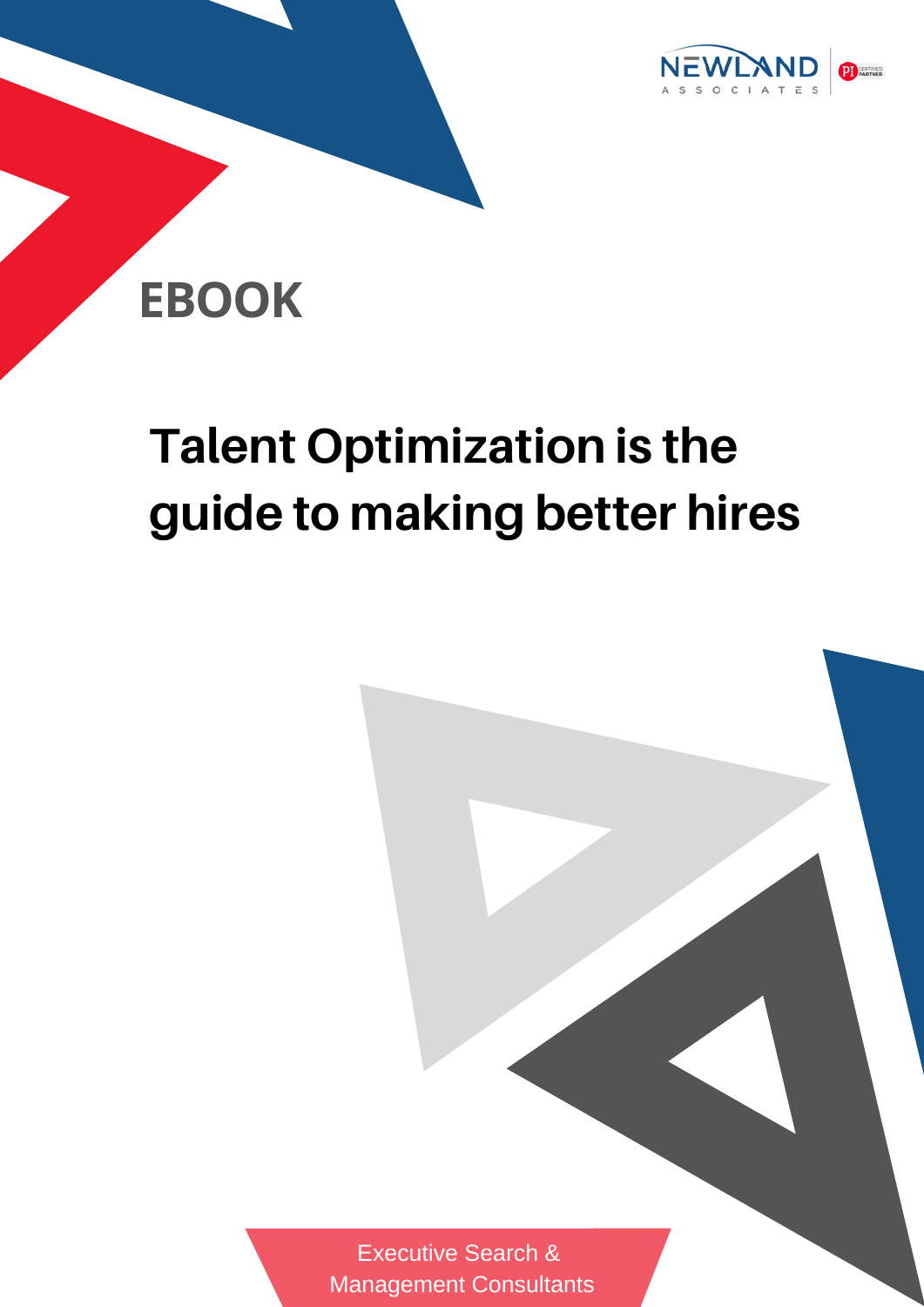### **Talent optimization and hiring**

Deciding on the right candidate to hire is crucial to the company's overall success. Turnovers and high attrition can cost 50% to 200% of employee salaries, depending on whether the hire is entry-level or a seasoned executive.

By taking the talent optimization approach to hiring, you dramatically improve hiring odds. Following a step-by-step recipe will place the right people in open roles and fulfill the goal of aligning your talent strategy with your business strategy.

Below are the four aspects that are incorporated in the hire aptitude of talent optimization:

- 1. Define and communicate job requirements.
- 2. Equip your leaders to land top talent.
- 3. Predict new team dynamics.
- 4. Determine candidate cultural fit.

Read on to see its application.

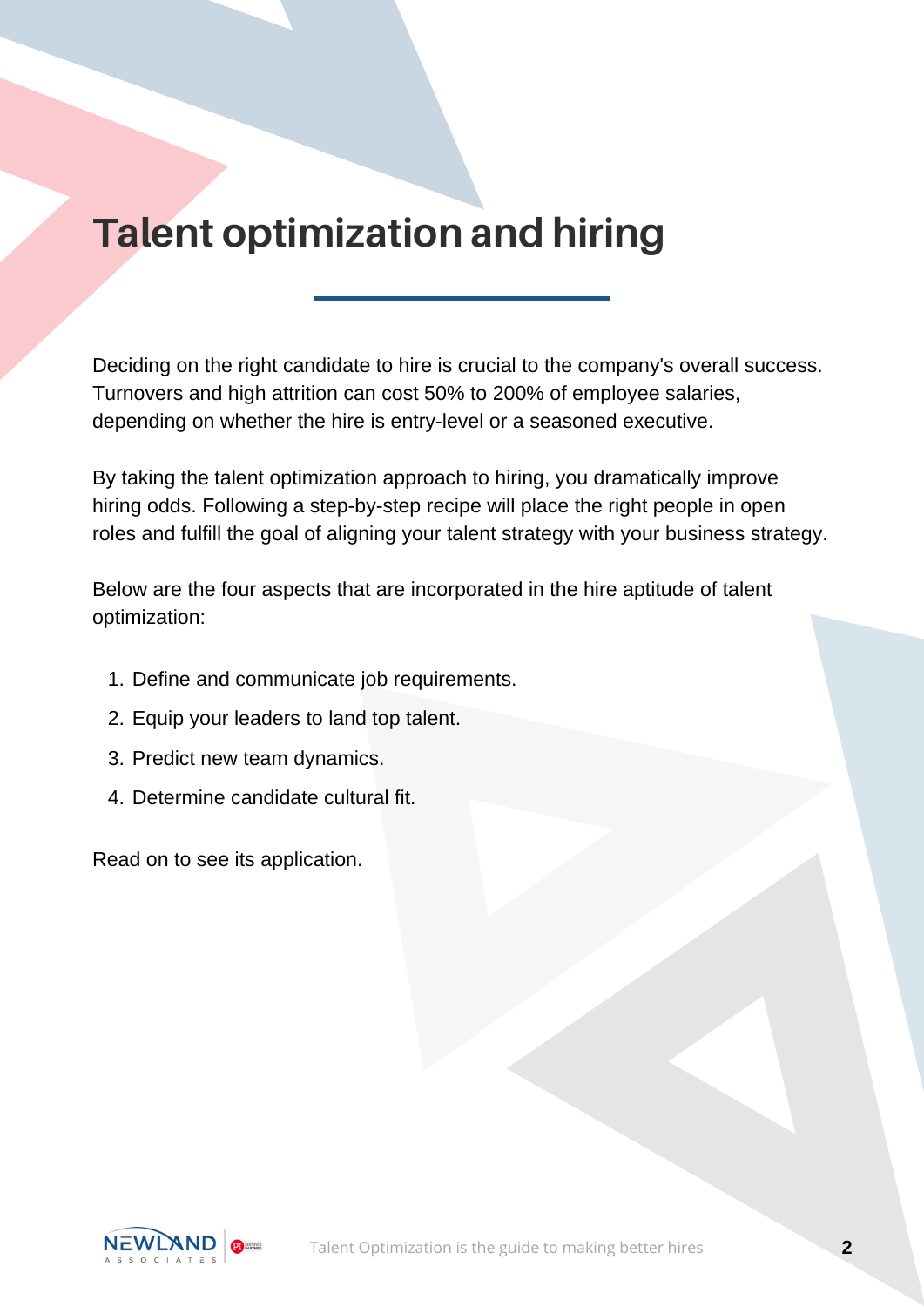## **Communicate and establish clear job requisites.**

Job descriptions need to speak to both the behavioral requirements and the skill set needed for success in the role in order to attract the right candidate. Teaming up and brainstorming with stakeholders is a great way to determine what the role requires, transcribing the information into a job posting.

Use this three-step process to communicate and establish clear job requirements:

#### **1. Solicit stakeholder input.**

Hiring managers often make the mistake of hiring the wrong talent to particular roles due to lack of understanding the job requirements. Connecting with several stakeholders - this includes not only the hiring manager, but, senior leaders in the department, team members who will be interacting with the new candidate and any incumbents.

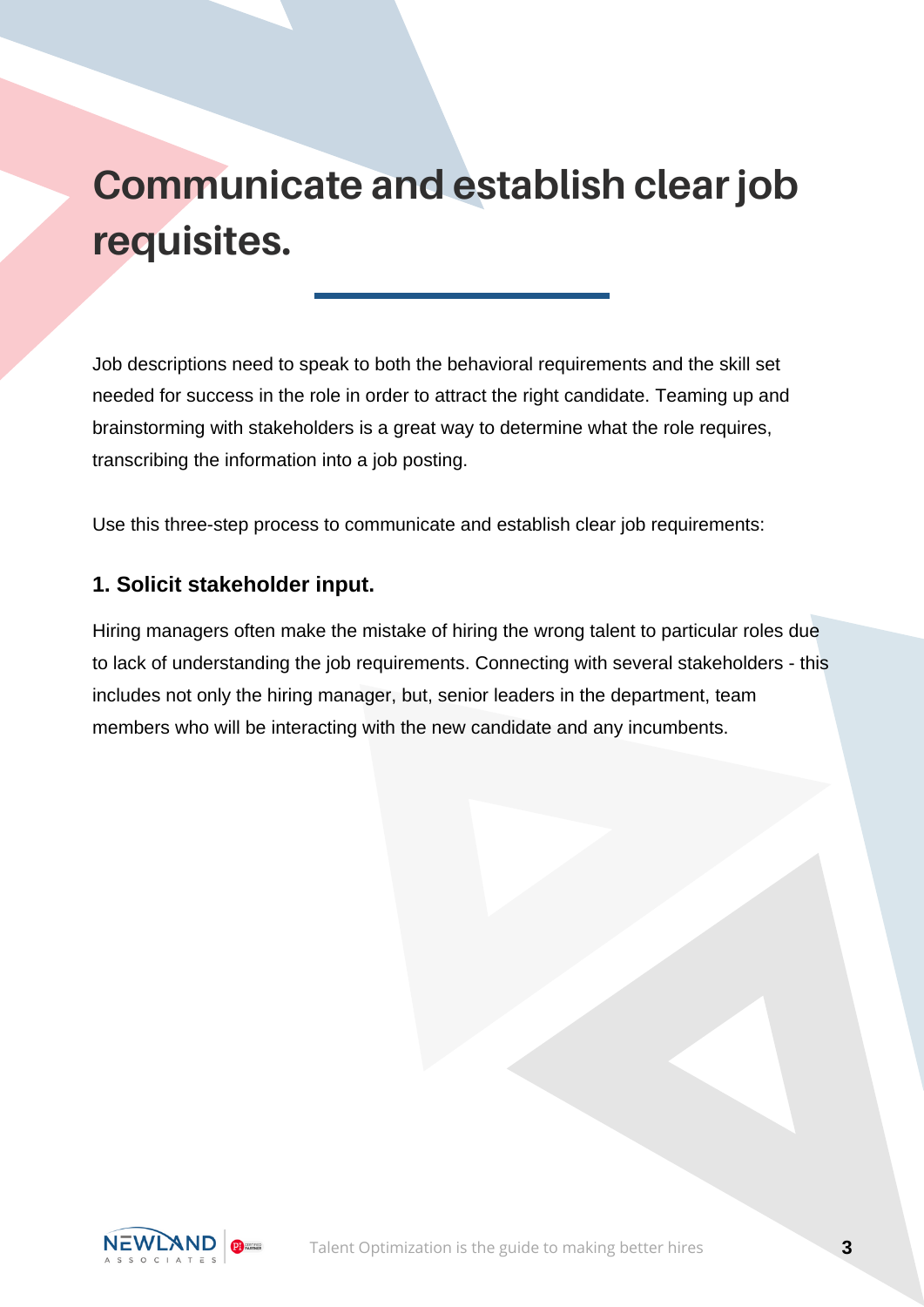#### **2. Describe the job.**

Stakeholders must focus on the objective job characteristics. Examples include:

- What are the most important and frequent activities?
- What behavioral style and temperament is most naturally suited to do this type of work?
- How quickly will the successful individual need to learn new information and skills?
- How flexible and adaptable will the person need to be in this role?
- What specific knowledge, skills, and abilities are required?

Reviewing answers in a group is essential to get a well-balanced point of view of what the top candidate would resemble. However, it's also just as important that stakeholders are on the same page regarding how the role is outlined.

#### **3. Draw talent with your job advertisement.**

Your job ad should include the following:

- Job tasks and responsibilities
- Behavioral styles
- Adaptability
- Any characteristics required for success in the role

Customized to your company and the available role, consider your choice of words for the job ad. For example, using words such as "team-oriented" or "collaborative" for a role that requires someone independent and assertive will not resonate with the right candidate. Ensure your job post illustrates the company's culture and core values.

It's also important to focus on using non-gendered wording or what could be considered exclusive language. For example, the words usually associated with masculinity, i.e., leader, dominant, competitive - can affect your talent pool and result in fewer women applying for a role.

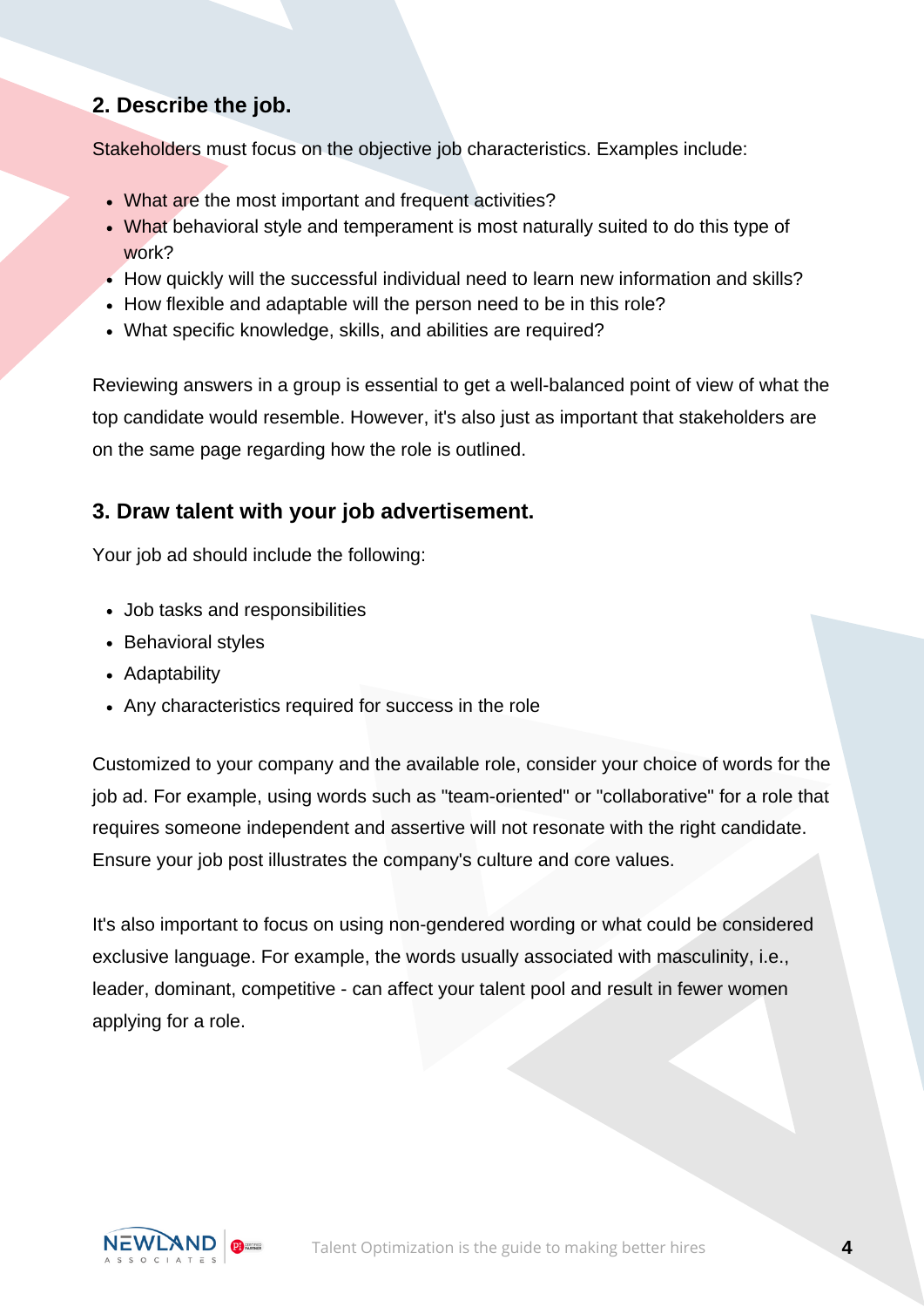### **Prepare your leaders to deliver top talent.**

Training is crucial to ensure intelligent and objective hiring decisions are taking place. Here's how hiring managers can use people data to make the right decisions:

#### **1. Gather the interview team.**

Create and gather an interview team that comprises of the hiring manager, team members who will work with the new hire, an incumbent - if available, and an impartial employee who can interview for culture fit. Interviews should never be conducted one-onone.

Once together, define the responsibilities of each interview team member before the interview, reducing redundancy.

#### **2. Collect objective data about candidates.**

Talent optimization requires going beyond the traditional resume and work history. The following should be gathered from your candidates:

- Knowledge
- Skills
- Education
- Behavioral profile
- Cognitive ability
- Values

This can be collected through behavioral, cognitive, skills, or values assessments you administer after the initial screening.

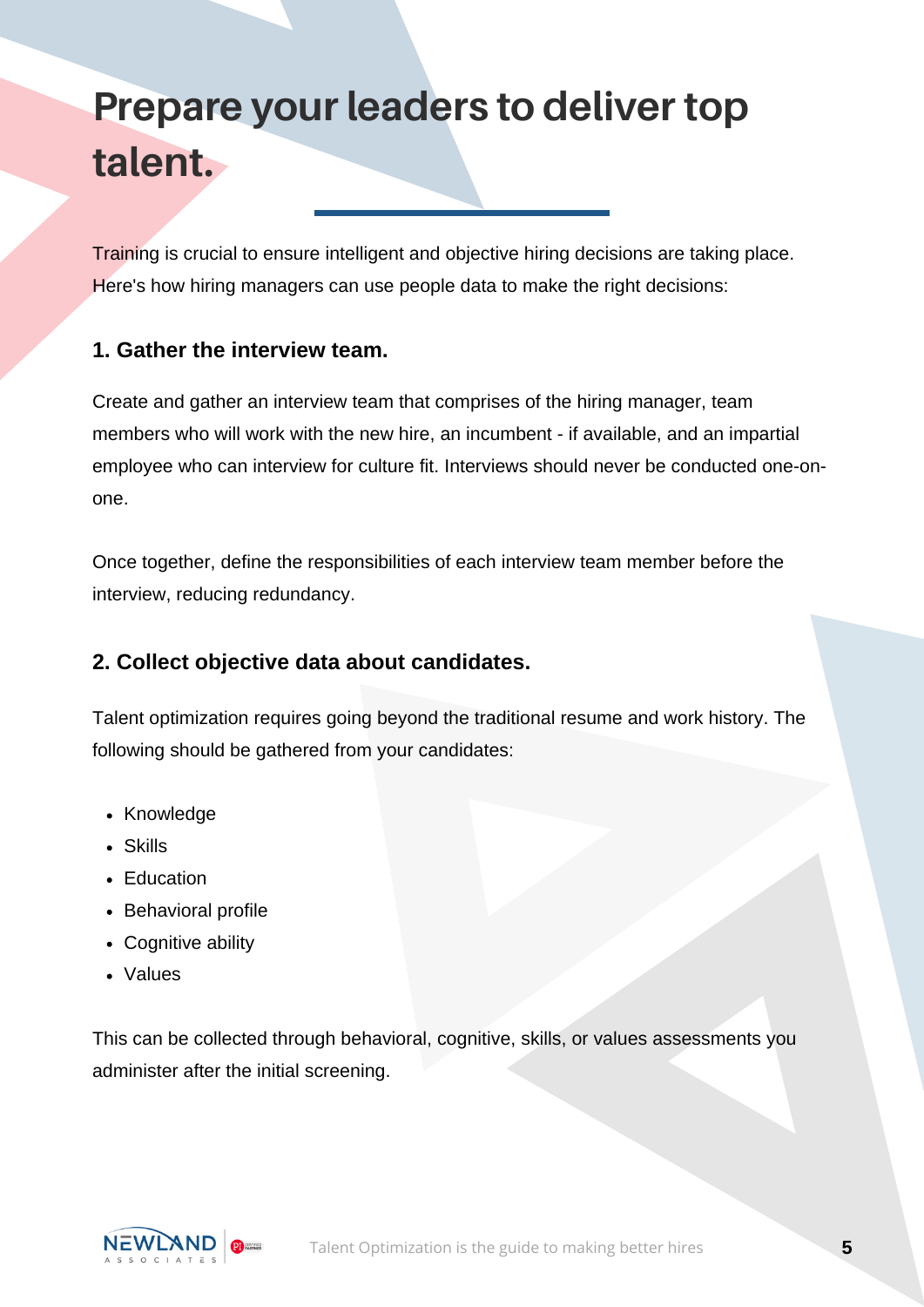#### **3. Prioritize which candidates will be interviewed.**

Once the data is collected, rank candidates based on how well they fit the job requirements and your company culture. Regardless of how well a candidate's experience matches your requisites, if they are not a behavioral or cognitive fit for the roles, they should not be considered in moving forward.

Ranking allows the team to focus their time on candidates with the highest probability of being a good fit for the role, team, and organization. Using people data to create your interview reduces unintentional hiring biases, leveling the playing field for all candidates.

#### **4. Conduct candidate interviews.**

Use the information you've collected about each applicant to guide the questions you ask. For example, if a position requires highlighting repetitive tasks and a candidate's behavioral style suggests they may prefer more variety, ask questions around the discrepancy. A sample question might be: Tell me about a position where you worked on repetitive tasks. What were they? How did you approach them?

You'll also want to interview for cultural fit (more on that below).

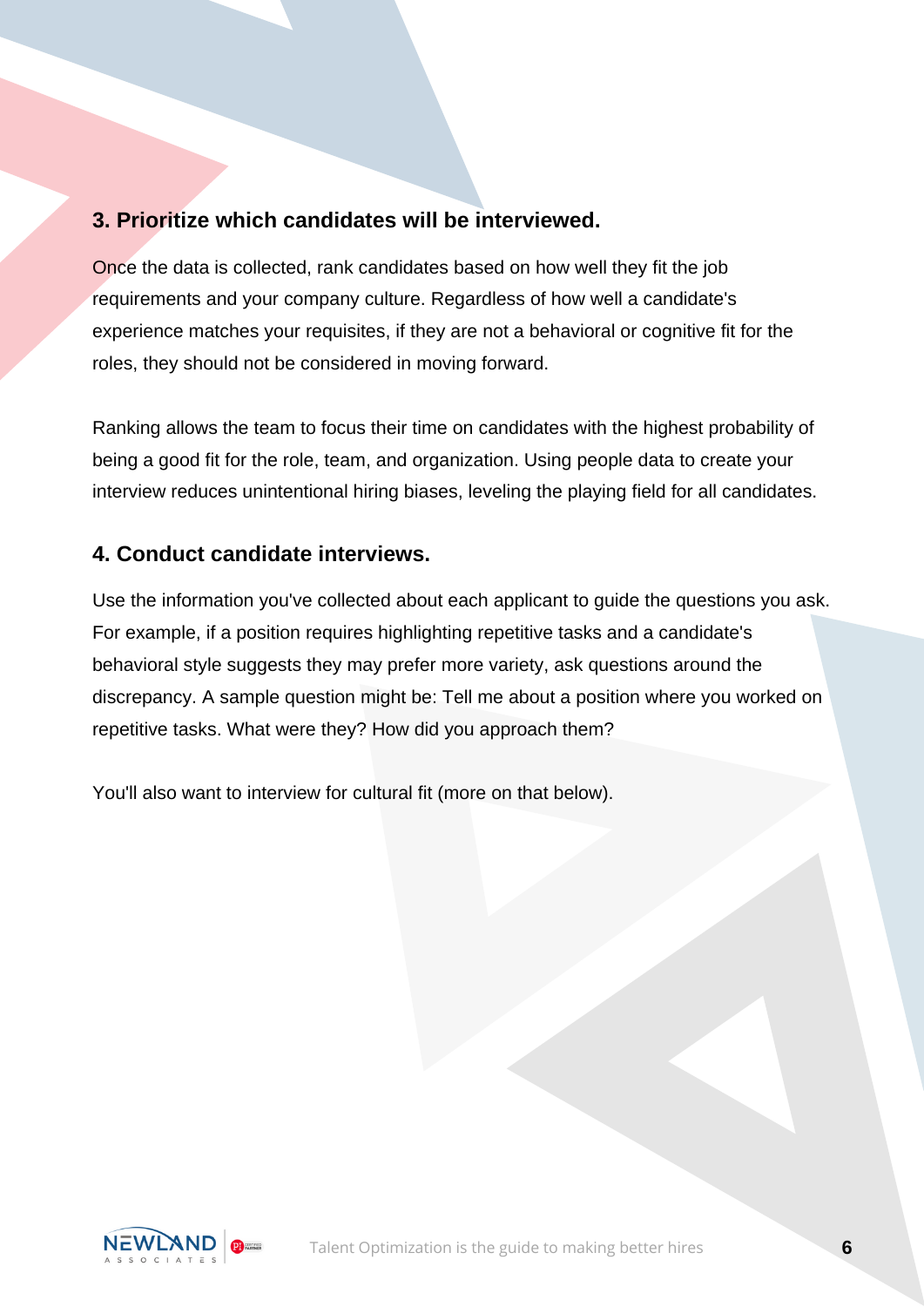### **Predict new team dynamics.**

It's critical to consider how team dynamics will change with the addition of a new team member. Hiring a new employee whose personality doesn't mesh with the existing team, it can cause tension and conflict - ultimately, affecting and possibility reducing performance.

#### **1. Understand how a candidate compares to existing team members.**

Talent optimization includes taking a data-driven look at candidates and considering how they match up to the available role, the existing team, and the company's culture.

Is the candidate wired to behave the same as the rest of the team? Or is there something about their personality that might clash with others on the team? For example, if you're introducing a process-oriented individual to a marketing team that's predominantly driven to move quickly, conflict may arise.

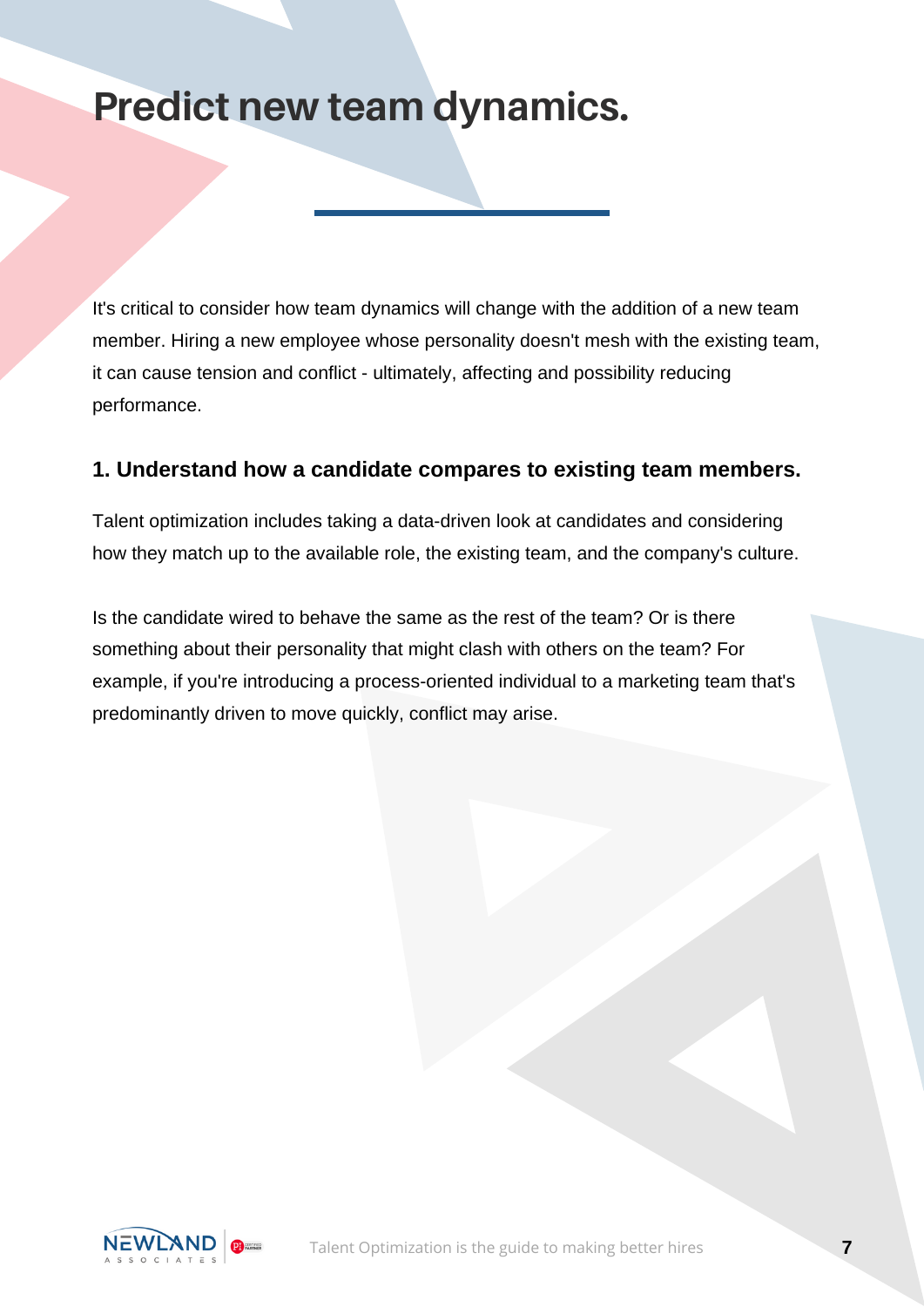#### **2. Predict possible changes to existing team dynamic.**

In adding a new team member, a new team is now created. It can change how the work is assigned, completed, processes are developed and enforced, and how communication is delivered and received.

Take into consideration current team dynamic and the behavioral style of the candidate. Would the candidate add to the present dynamic or have issues, eventually clashing with it? For example, if you have a highly collaborative team and your candidate is independent and assertive, that could create issues.

#### **3. Make an informed, data-driven decision.**

Just because a candidate isn't perfectly aligned with the existing dynamic on the team doesn't mean they're not a good candidate. Consider how each person might enhance-ordisrupt-the team's work and make an informed decision.

For example, if the team in question moves quickly to get product out the door but often forgets minor details, it could benefit from the addition of a person who's more processoriented and can help formulate and implement a system to help alleviate those errors of action while simultaneously allowing the team to continue moving quickly.

On the other hand, if your team is wired to protect against risk and you're trying to launch a new product, a new hire with the same risk-averse wiring would likely not move the needle any more than the existing team and only exacerbate the problem.

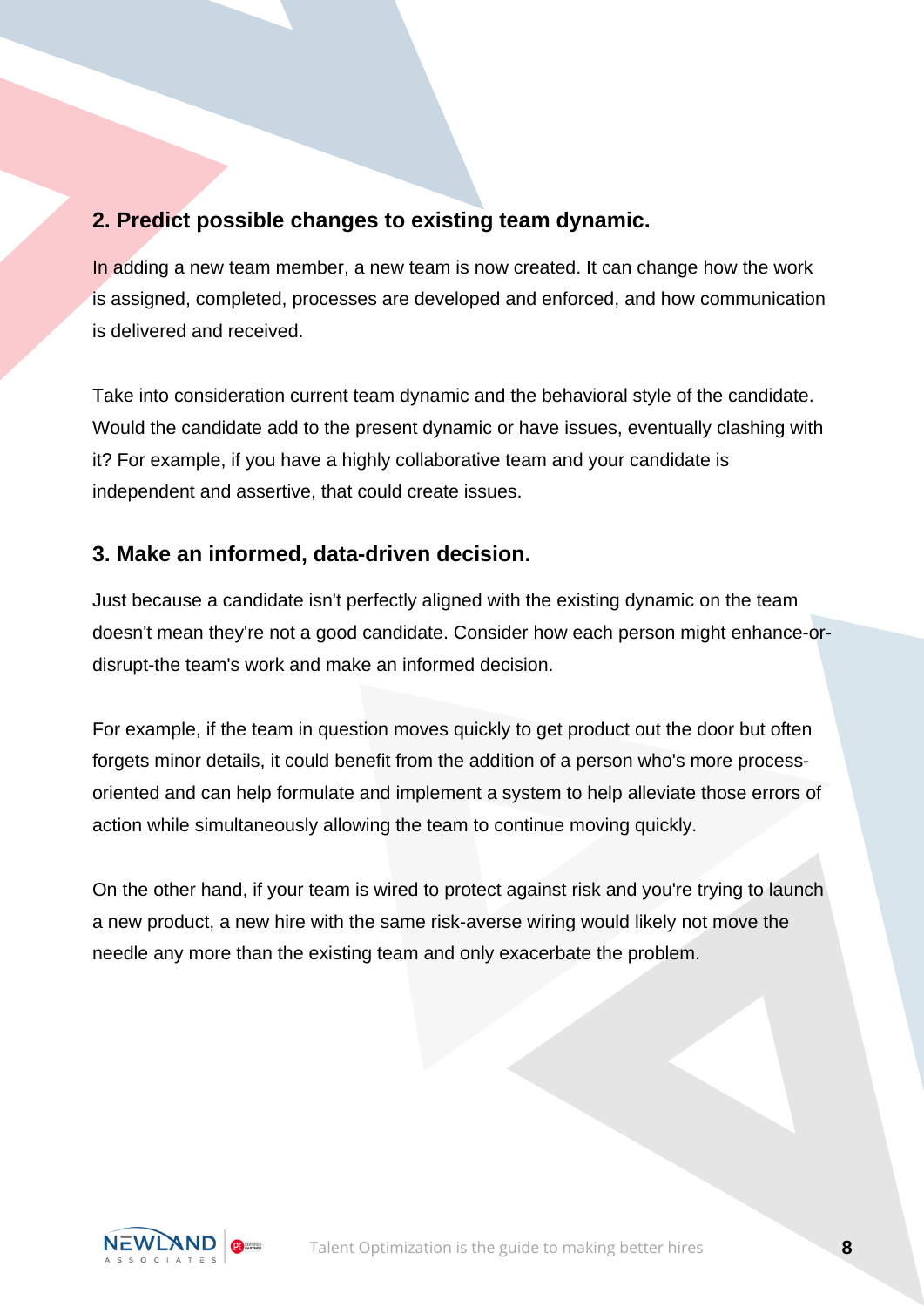### **Determine candidate cultural fit.**

Company cultures are created to successful executive business strategies. This is the reason for securing the right candidate by assessing their cultural values and whether it fits with the current company's culture and values.

#### **1. Ensure candidate fit in the organization.**

Evaluating a candidate's cultural fit needs to be explicit and purposeful. It can't be based on gut feelings and subjective decision making. In order to interview against your culture, your business culture needs to be designed, documented, and communicated.

Each member of the interview team should be prepared to evaluate candidates based on their similarities to the company's core values, guiding principles, and rewarded behaviors.

Having a person on the interview team whose sole purpose is to evaluate culture fit at the deepest level is a great way to ensure good fit.

#### **2. Set candidate expectations regarding culture.**

A strong and positive company culture can be a selling point when it comes to getting your candidate to accept your offer.

In addition to being a factor in your candidate's decision to take the offer, interviewing against your cultural standards also sets the expectation that upholding your company's culture is expected and rewarded.